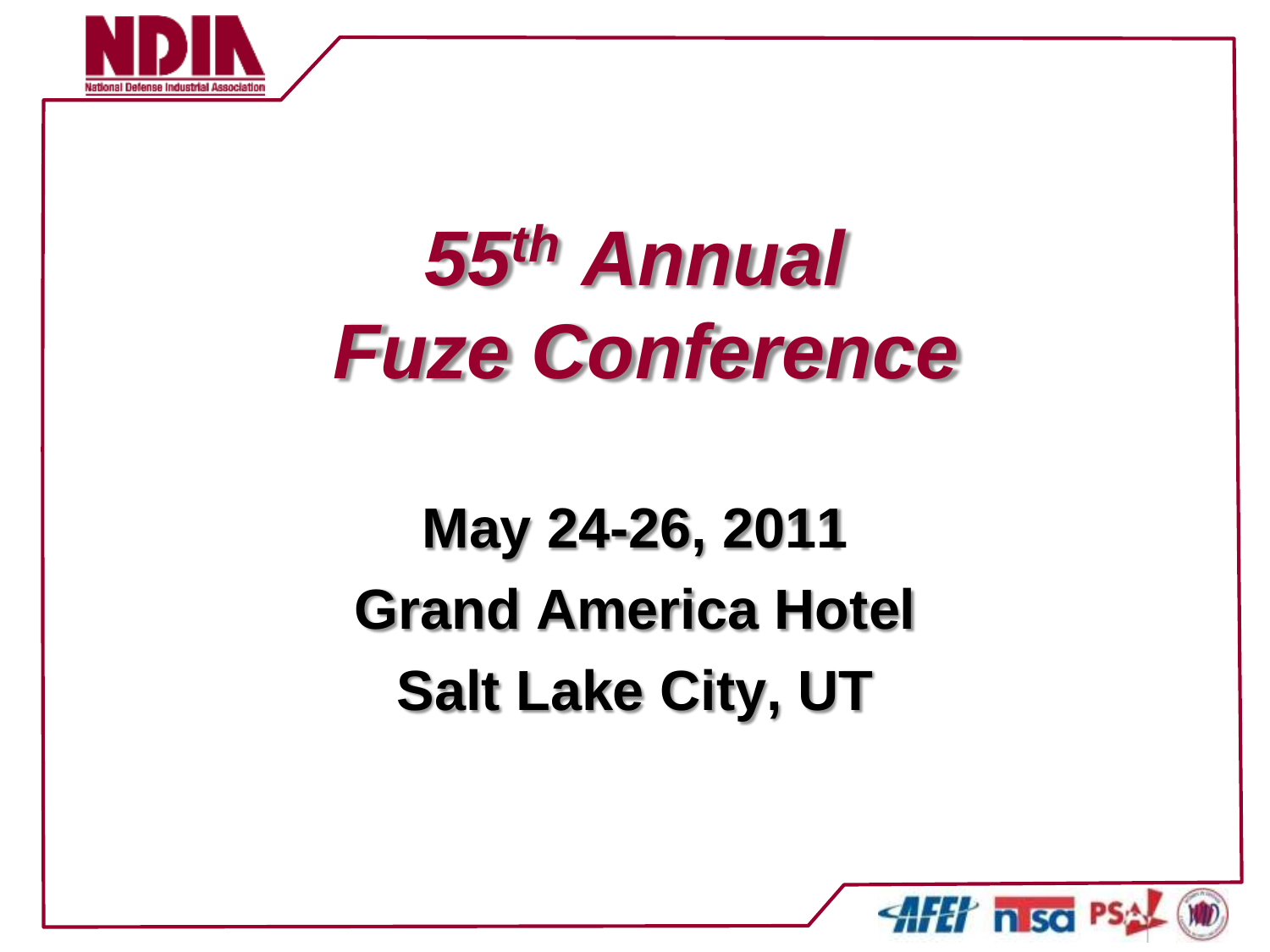

### *55th Annual Fuze Conference*

#### **Session I** *May 25, 2011 - General Session (AM)*

| $\Box$ 8:00 | Introduction/Admin Remarks - Dr. Barry Neyer |  |
|-------------|----------------------------------------------|--|
|             |                                              |  |

- **8:05** A Soldier's Perspective CSM Lance Lehr, USA
- **Session II (Chair: Eric Roach, Asst: Dr. Barry Neyer)**
- **8:40** DTRA Overview Danny Hayles
- **9:00** Navy S&T Strategy Randall Cope
- **9:20** Air Force S&T Strategy Tim Tobik
- **9:40** Break
- **10:00** OSD Perspective/Fuze IPT Charles Kelly
- **10:15** Joint Fuze Technology Program Lawrence Fan
- **10:30** Army Safety Approval Process Chris Janow
- **11:00** Navy Safety Approval Process Gabe Soto
- **11:30** Air Force Safety Approval Process Matt Bridge
- **11:50** Harry Diamond Fuzing Excellence Award Ceremony

**12:00** Lunch

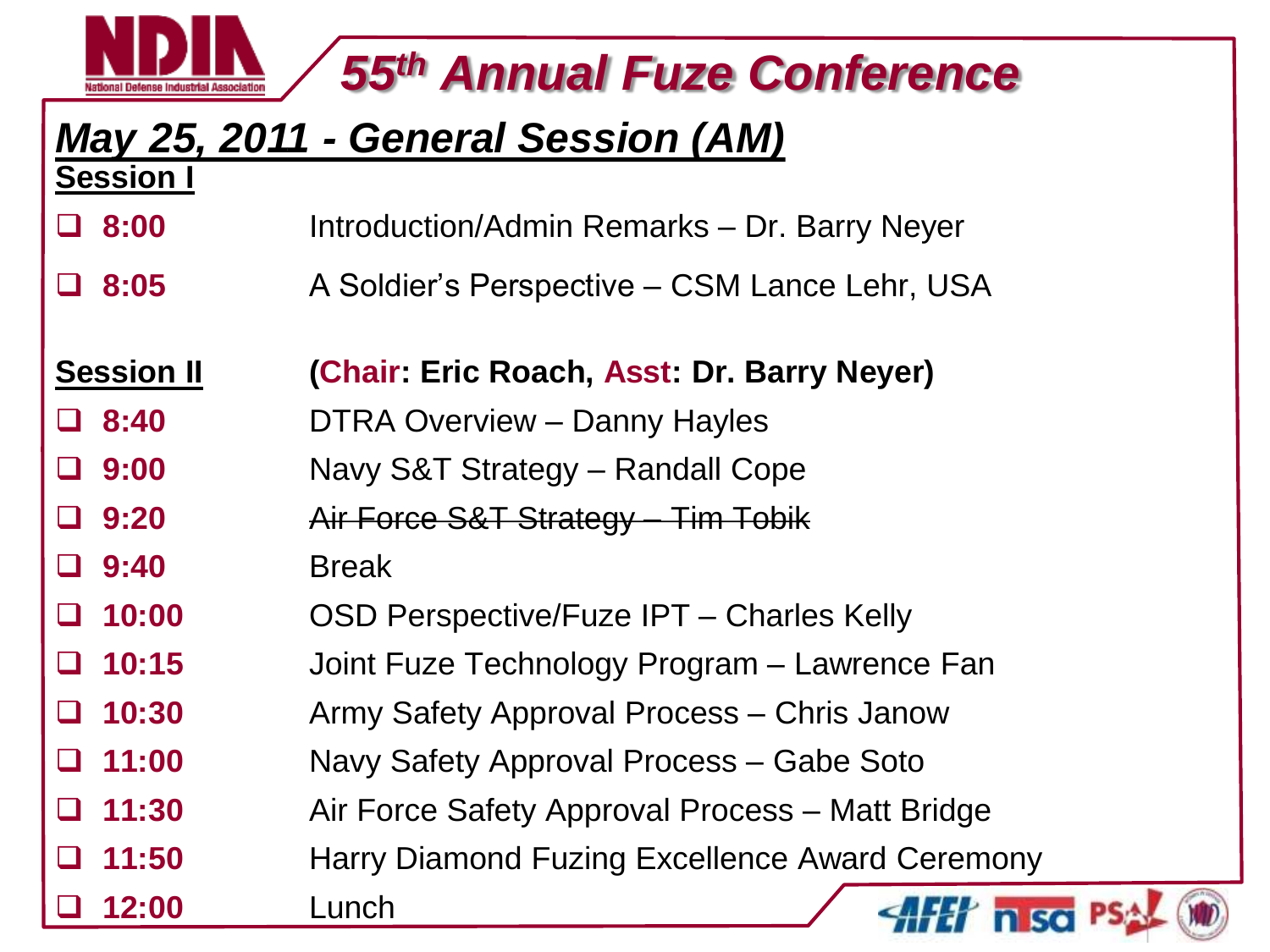## *55th Annual Fuze Conference*

#### *May 25, 2011 - OPEN Session (PM)*

**Session IIIA (Chair: Ed Cooper, Asst: Dave Lawson)**

- **1:00** Use of Charge Based Programmable Logic… R. Hubal
- **1:20** Evolving Requirements for the Use of Logic… J. Hughes
- **1:40** 40mm MEMS Fuze Integration Update C. Robinson
- **2:00** Ceramic Capacitor Failures & Lessons… P. O'Malley
- **2:20** Enhanced Weapon Arming Safety by… T. Harward
- **2:40** Developments in Target Detection Device… G. Buzzard **3:00** Break
- **3:20** Pyro-MEMS R. Lafont
- **3:40** Universal Fuze Monitoring Test System J. Koonts
- **4:00** Simple Optical Sensors for Firing Tests M. Connolly
- **4:20** Scalable Software Evaluation Methodology… J. Fornoff
- **4:40** FIPS 140-2 Tamper Detection to Protect… J. Ambrose
- **5:00** Void Sensing Fuze Product (VSF)… D. Spencer/Dr. Muthig
- **5:30** Grand Reception